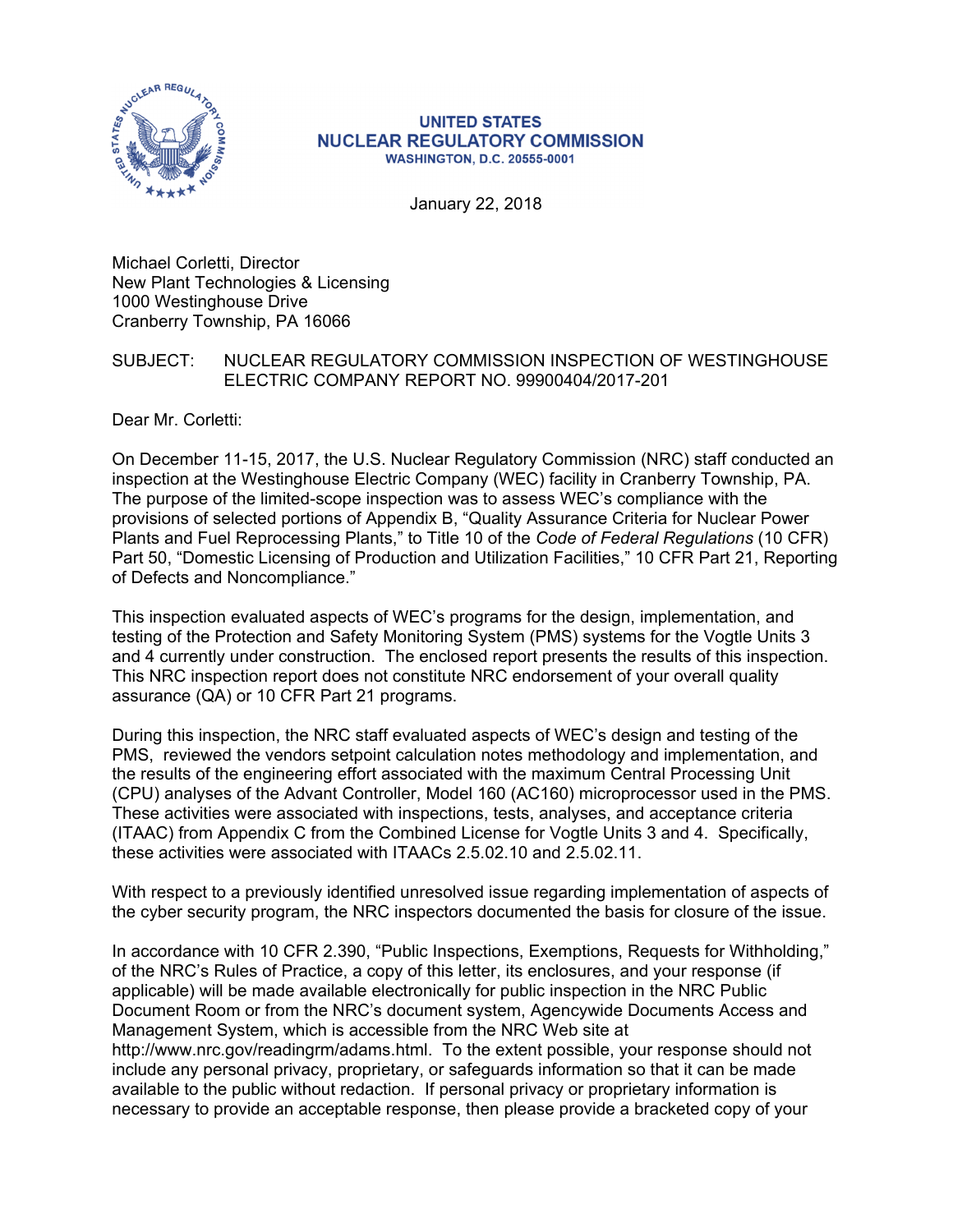response that identifies the information that should be protected and a redacted copy of your response that deletes such information. If you request that such material is withheld from public disclosure, you must specifically identify the portions of your response that you seek to have withheld and provide in detail the bases for your claim (e.g., explain why the disclosure of information will create an unwarranted invasion of personal privacy or provide the information required by 10 CFR 2.390(b) to support a request for withholding confidential commercial or financial information). If safeguards information is necessary to provide an acceptable response, please provide the level of protection described in 10 CFR 73.21, "Protection of Safeguards Information: Performance Requirements."

Sincerely,

## */RA/*

Terry W. Jackson, Chief Quality Assurance Vendor Inspection Branch-1 Division of Construction Inspection and Operational Programs Office of New Reactors

Docket No.: 99900404

Enclosure: Inspection Report No. 99900404/2017-201 and Attachment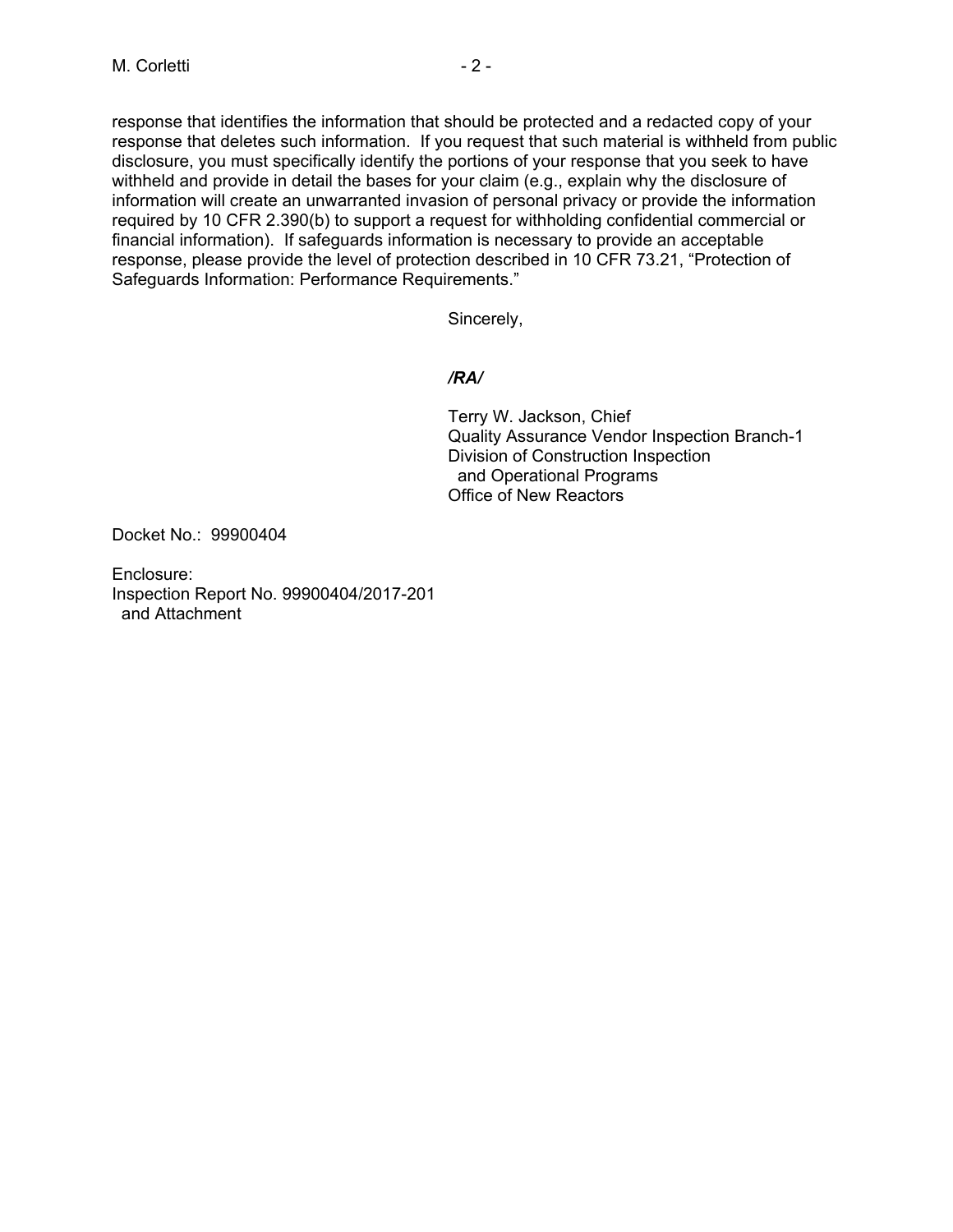#### SUBJECT: NUCLEAR REGULATORY COMMISSION INSPECTION OF WESTINGHOUSE ELECTRIC COMPANY REPORT NO. 99900404/2017-201

Dated: January 22, 2018

DISTRIBUTION: Public ASakadales KKavanagh ConE Resource NRO\_DCIP Distribution corletmm@westinghouse.com

| ADAMS Accession No.: ML18018A989 |            |            | *via email    | NRO-002    |
|----------------------------------|------------|------------|---------------|------------|
| <b>OFC</b>                       | NRO/DCIP   | NRO/DEI    | NRO/DEI       | NRO/DCIP   |
| <b>NAME</b>                      | GGalletti* | JAshcraft* | WRoggenbrodt* | TJackson   |
| <b>DATE</b>                      | 01/22/2018 | 01/18/2018 | 01/19/2018    | 01/22/2018 |
| <b>OFFICIAL RECORD COPY</b>      |            |            |               |            |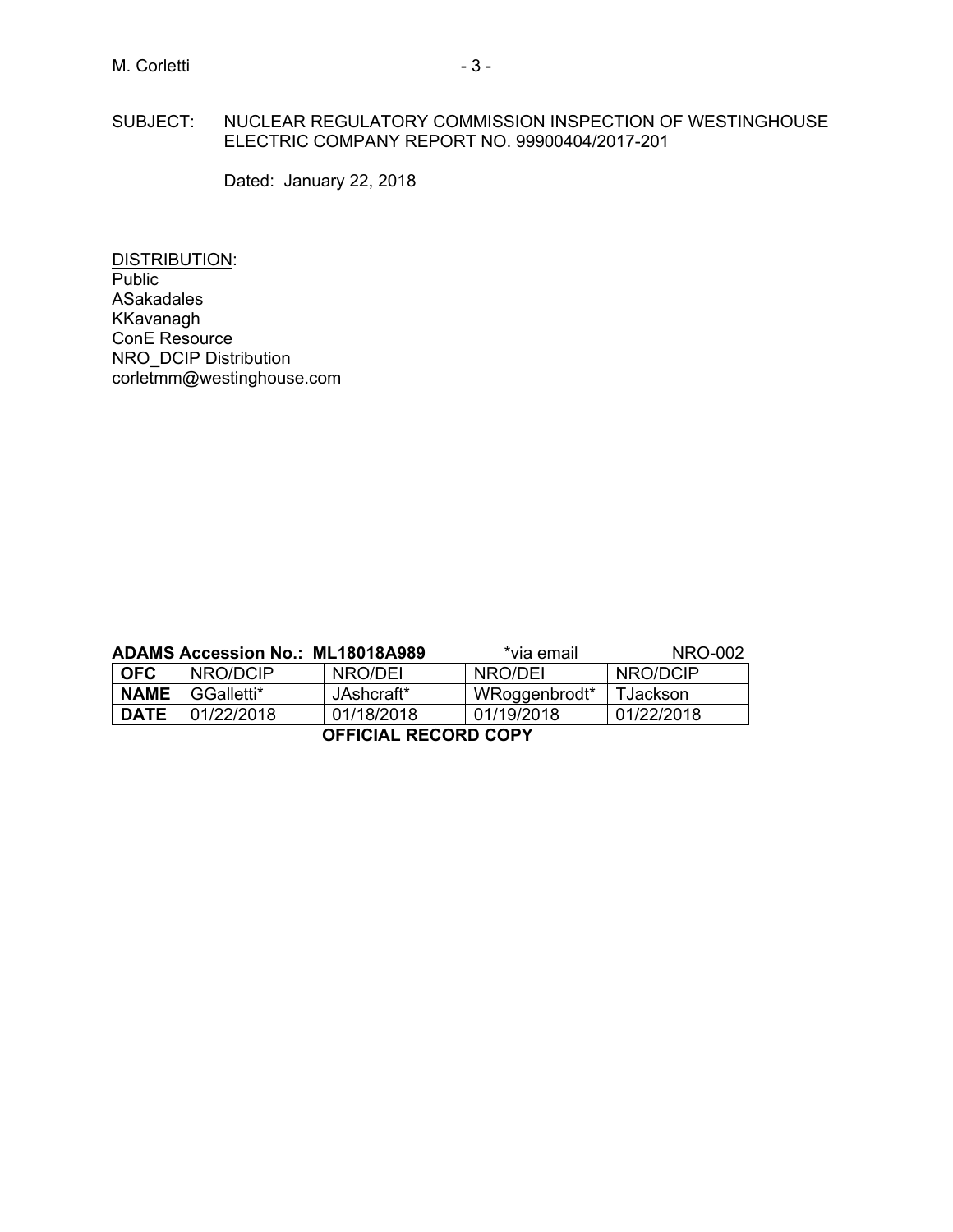#### **U.S. NUCLEAR REGULATORY COMMISSION OFFICE OF NEW REACTORS DIVISION OF CONSTRUCTION INSPECTION AND OPERATIONAL PROGRAMS VENDOR INSPECTION REPORT**

| Docket No.:                                                                                                                                                                                 | 99900404                                                                                                                                                                                                                                                                                                                                                                                                                                           |                            |  |
|---------------------------------------------------------------------------------------------------------------------------------------------------------------------------------------------|----------------------------------------------------------------------------------------------------------------------------------------------------------------------------------------------------------------------------------------------------------------------------------------------------------------------------------------------------------------------------------------------------------------------------------------------------|----------------------------|--|
| Report No.:                                                                                                                                                                                 | 99900404/2017-201                                                                                                                                                                                                                                                                                                                                                                                                                                  |                            |  |
| Vendor:                                                                                                                                                                                     | <b>Westinghouse Electric Company</b><br>1000 Westinghouse Drive<br>Cranberry Township, PA 16066                                                                                                                                                                                                                                                                                                                                                    |                            |  |
| Vendor Contact:                                                                                                                                                                             | Michael Corletti, Director<br>New Plant Technologies & Licensing<br>1000 Westinghouse Drive<br>Cranberry Township, PA 16066<br>Email: corletmm@westinghouse.com                                                                                                                                                                                                                                                                                    |                            |  |
|                                                                                                                                                                                             | Nuclear Industry Activity: Westinghouse Electric Company, LLC,<br>located at 1000 Westinghouse Drive, Cranberry Township, PA<br>16066, whose scope of supply includes but not limited to safety-<br>related design, fabrication, testing, and delivery of the Protection<br>and Safety Monitoring System and the non-safety Diverse<br>Actuation System instruments and controls products to the current<br>U.S. AP1000 plants under construction. |                            |  |
| <b>Inspection Dates:</b>                                                                                                                                                                    | December 11-15, 2017                                                                                                                                                                                                                                                                                                                                                                                                                               |                            |  |
| Inspection Team Leader:                                                                                                                                                                     | <b>Greg Galletti</b>                                                                                                                                                                                                                                                                                                                                                                                                                               | NRO/DCIP/QVIB-1            |  |
| Inspectors:                                                                                                                                                                                 | Joseph Ashcraft<br>William Roggenbrodt                                                                                                                                                                                                                                                                                                                                                                                                             | NRO/DEI/ICE<br>NRO/DEI/ICE |  |
| Approved by:<br>Terry W. Jackson, Chief<br>Quality Assurance Vendor Inspection Branch-1<br>Division of Construction Inspection<br>and Operational Programs<br><b>Office of New Reactors</b> |                                                                                                                                                                                                                                                                                                                                                                                                                                                    |                            |  |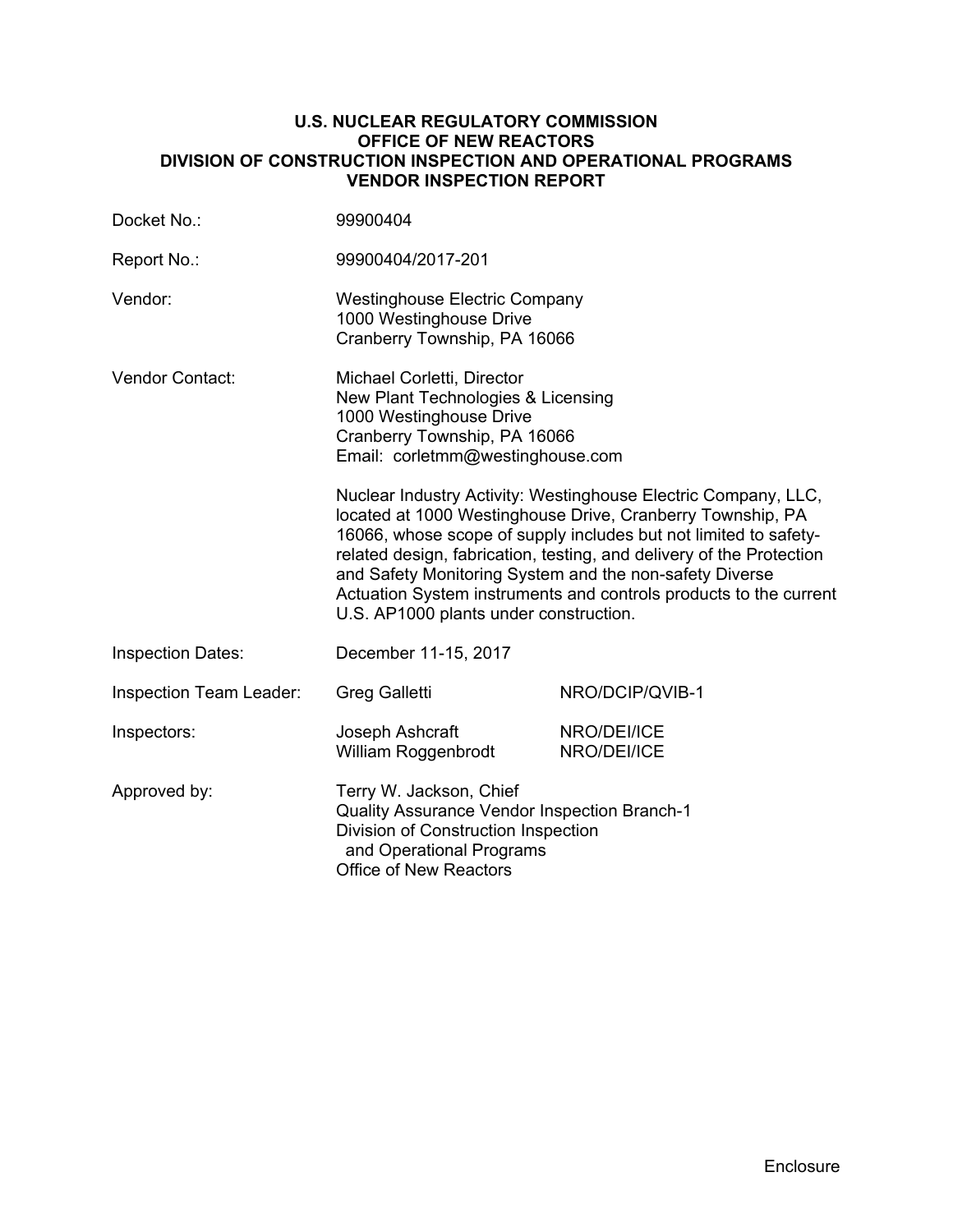## **EXECUTIVE SUMMARY**

#### Westinghouse Electric Company 99900404/2017-201

The U.S. Nuclear Regulatory Commission (NRC) staff conducted this vendor inspection to verify that Westinghouse Electric Company, LLC (hereafter referred to as WEC), implemented an adequate quality assurance program that complies with the requirements of Appendix B, "Quality Assurance Criteria for Nuclear Power Plants and Fuel Reprocessing Plants," to Title 10 of the *Code of Federal Regulations* (10 CFR) Part 50, "Domestic Licensing of Production and Utilization Facilities," and 10 CFR Part 21, "Reporting of Defects and Noncompliance." The inspectors conducted this inspection at the WEC facility in Cranberry Township, Pennsylvania, on December 11-15, 2017.

This inspection evaluated aspects of WEC's programs for the design, implementation, and testing of the Protection and Safety Monitoring System (PMS) systems for the Vogtle Units 3 and 4 currently under construction. The enclosed report presents the results of this inspection. This NRC inspection report does not constitute NRC endorsement of your overall quality assurance (QA) or 10 CFR Part 21 programs.

During this inspection, the NRC staff evaluated aspects of WEC's design and testing of the PMS, reviewed the vendors setpoint calculation methodology and implementation, and engineering results associated with the maximum Central Processing Unit (CPU) analyses. These activities were associated with inspections, tests, analyses, and acceptance criteria (ITAAC) from Appendix C from the Combined License for Vogtle Units 3 and 4. Specifically, these activities were associated with ITAACs 2.5.02.10 and 2.5.02.11.

The following regulations served as the bases for this NRC inspection:

- Appendix B to 10 CFR Part 50
- 10 CFR Part 21
- 10 CFR 50.55a

The inspectors used Inspection Procedure (IP) 43002, "Routine Inspections of Nuclear Vendors," dated July 15, 2013, and IP 65001.22, "Inspection of Digital Instrumentation and Control (DI&C) System/Software Design Acceptance Criteria (DAC)-Related ITAAC," dated December 19, 2011.

The information below summarizes the results of this inspection.

#### PMS Setpoint Methodology and Implementation (ITAAC 2.5.02.10)

The inspectors concluded that WEC's implementation of the design calculation notes were developed in accordance with the approved setpoint methodology. Each of the calculations reviewed reflected a positive margin, thus signifying that the previously established setpoints are adequate to ensure that the protective functions would occur before the analytical limit established by the plant safety analysis is reached. No findings of significance were identified.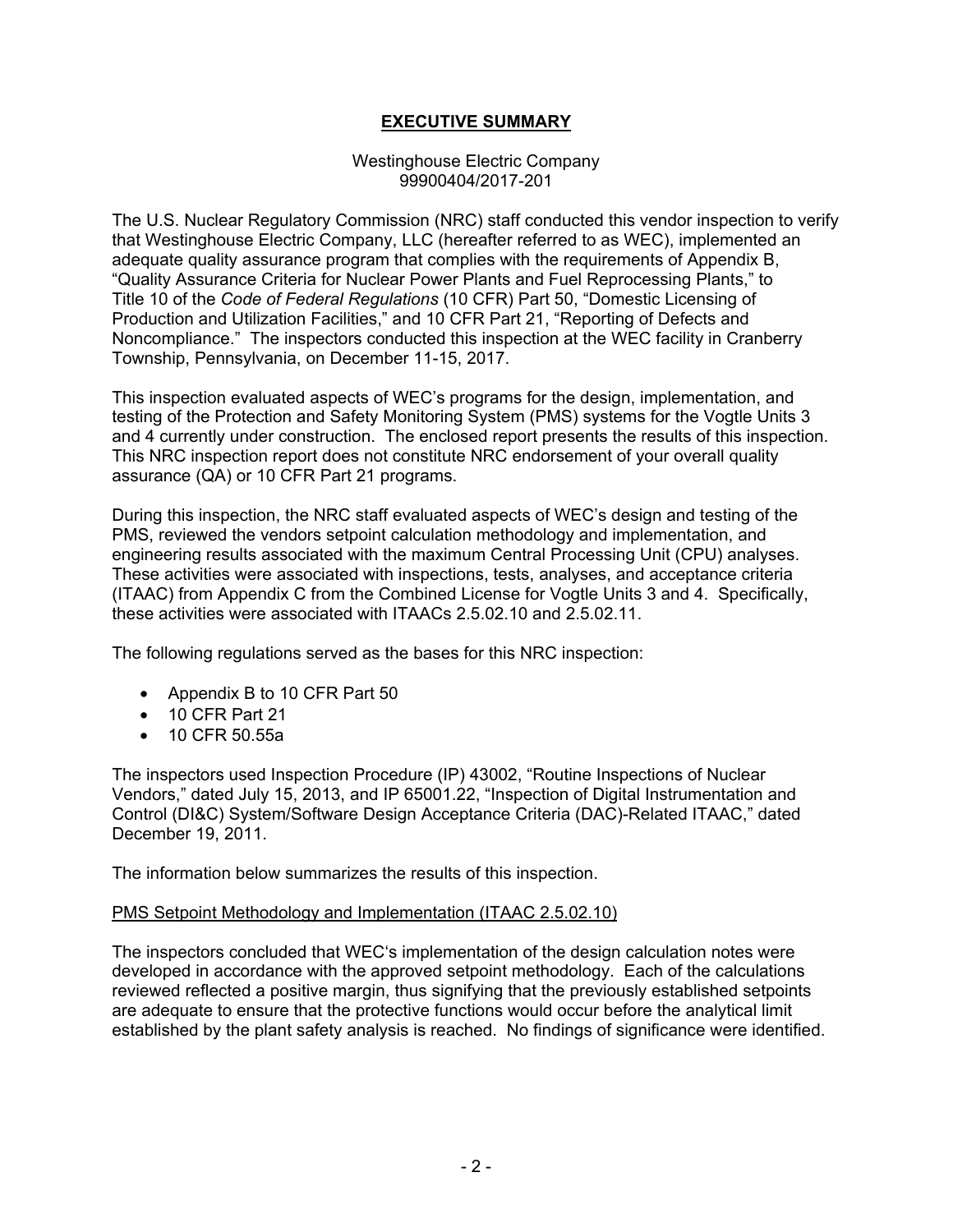## PMS Maximum CPU Engineering Evaluation (ITAAC 2.5.02.11c)

The inspectors concluded that WEC's implementation of their policy and procedures for control of design and testing associated with the PMS maximum CPU engineering evaluation was consistent with the regulatory requirements set forth in Criterion III, "Design Control," and Criterion XI, "Test Control," of Appendix B to 10 CFR Part 50. No findings of significance were identified.

#### PMS Channel Integration Test (CIT) Results Report Review (ITAAC 2.5.02.11d)

The inspectors concluded that WEC's implementation of their policy and procedures for control testing of associated with the PMS CIT satisfy the regulatory requirements set forth in Criterion XI, "Test Control," of Appendix B to 10 CFR Part 50. No findings of significance were identified.

#### Inspection Report 99900404/2015209 Unresolved Issue (URI) Follow-up

The NRC performed an evaluation to determine if the URI represented a non-conformance to contractual requirements. Based on this review, the NRC staff concluded that a NON may be used when a contractor fails to meet contract requirements related to 10 CFR § 73.54, but did not identify a specific requirement failure to include an individual with strong knowledge in emergency management systems on its Cyber Security Team. Therefore the staff determined that a non-conformance is not warranted. This issue is resolved.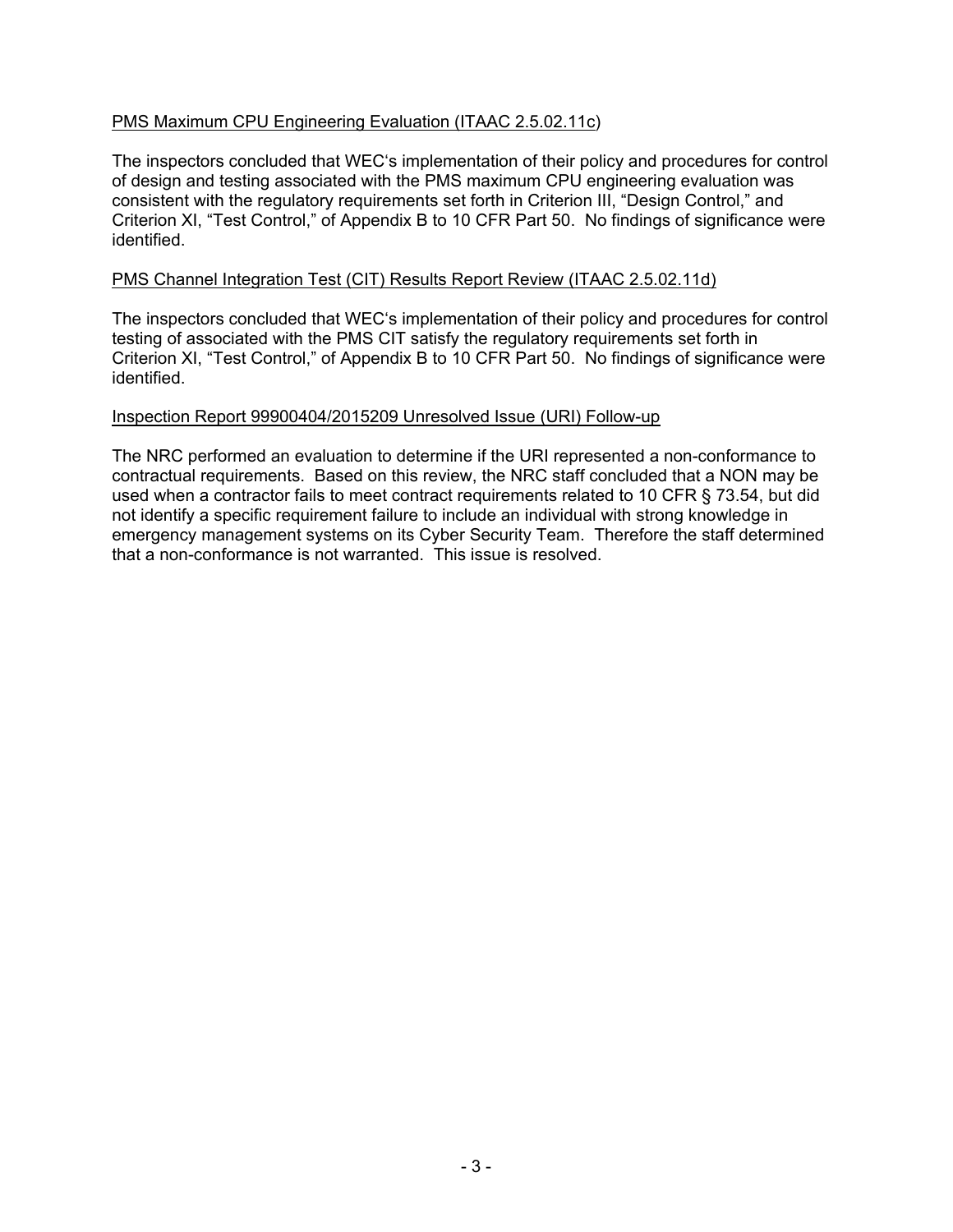# **REPORT DETAILS**

## 1. PMS Setpoint Methodology and Implementation (ITAAC 2.5.02.10)

## a. Inspection Scope

The Inspectors reviewed the following design calculation notes: APP-PMS-M3C-100, "Pressurizer Pressure RTS/ESAS Setpoints, and EOP Uncertainty calculations for AP1000 Plant," Revision 1; APP-PMS-M3C-101, "Main Steam Line Pressure ESFAS Setpoint and EOP Uncertainty Calculations for the AP1000 Plant," Revision 2, APP-PMS-M3C-103, "Reactor Coolant Pump Speed Reactor Trip Setpoint Calculations for the AP1000 Plant," Revision 1; and APP-PMS-M3C-104, "Spent Fuel Pool Level PMS Uncertainty Calculations for the AP1000 Plants," Revision 2. The inspectors used APP-PMS-JEP-001, (WCAP-16361-P), "Westinghouse Setpoint Methodology for Protection Systems-AP1000," Revision 1, to determine if the design calculation notes were developed according to the NRC-approved setpoint methodology.

The inspectors confirmed that the uncertainties and assumptions used in calculation were taken from the referenced documentation provided in each calculation and properly implemented in the calculation notes and that a positive margin had been obtained. A positive margin assures that the established setpoint adequately protects the plant safety limits. Tap and transmitter elevations were not addressed in the calculation notes and there was no reference to scaling calculations used to account for any head correction due to tap and transmitter elevations. The calculations would be updated once the as-built plant configuration is completed and the tap and transmitter elevations are known. The inspectors interviewed WEC personnel on topics of precision of decimals used in calculations, rounding of numbers, tap and transmitter elevations used for head correction, scaling calculations, assumptions, and methods used by the calculation verifiers.

The inspectors confirmed that Section 4.3 of the setpoint methodology describes the process of how plant-specific information, such as process scaling calculations and other types of as-built information that support the calculation notes, will be confirmed, validated, and updated to calculation notes, as necessary, prior to fuel load.

b. Observations and Findings

No findings of significance were identified.

## c. Conclusion

The inspectors concluded that WEC's implementation of the design calculation notes were developed in accordance with the approved setpoint methodology. Each of the calculations reviewed reflected a positive margin, thus signifying that the previously established setpoints are adequate to ensure that the protective functions would occur before the analytical limit established by the plant safety analysis is reached. The inspectors concluded that WEC's implementation of their policy and procedures for control of the setpoint methodology and implementation satisfy the regulatory requirements set forth in Criterion III, "Design Control," of Appendix B to 10 CFR Part 50. No findings of significance were identified.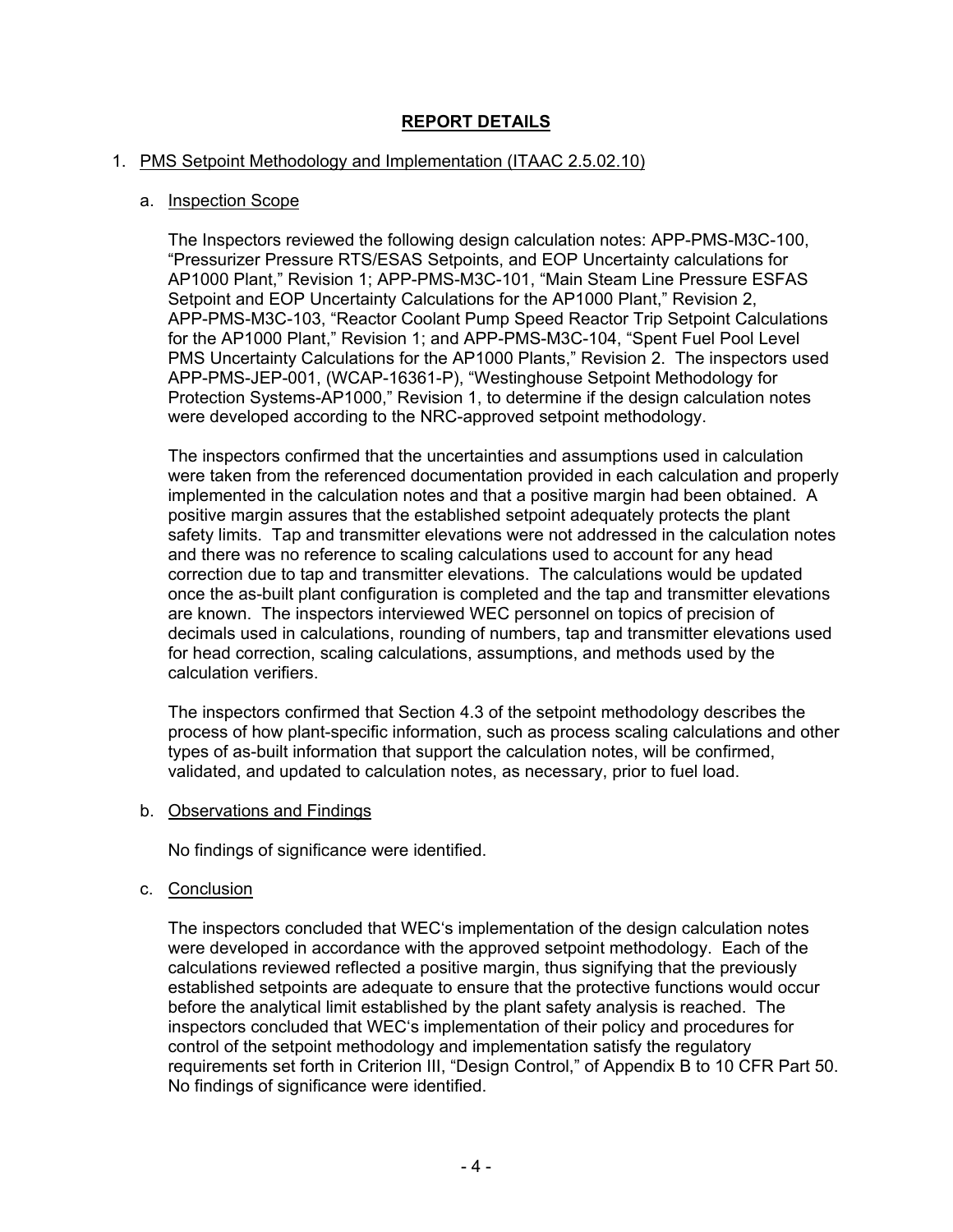## 2. PMS Maximum CPU Engineering Evaluation (ITAAC 2.5.02.11c)

#### a. Inspection Scope

The inspectors reviewed APP-PMS-GER-004, "AP1000 Protection and Safety Monitoring System AC160 Application CPU Load / Performance Analysis", Revision 3, dated November 2017, which documented the re-performed analysis for Software Baseline 8.4 (BL 8.4) US release, to confirm that the system utilized in production software will not exceed 70 percent maximum load for the Processor Module of the Advant Controller Model 160 (AC160).

The inspectors confirmed the methodology:

- 1. Adds additional tasks to the software routines, so that the software under test executes at a CPU utilization rate, or CPU "load", slightly higher than the production software;
- 2. Adds a task related to performing a run-time analysis or counter task at the end of the executable software that captures and lists the maximum CPU utilization rate experienced by the microprocessor during its execution cycle;
- 3. Accounts for the backplane traffic potentially experienced by lower priority tasks by conducting a synchronization analysis in which the different software control modules (CONTRMs) with different priorities and execution times are driven to "synchronization." This ensures that all CONTRMs are requesting use of the backplane input/output bus at the same moment, thus providing the longest system time required to execute all critical tasks within on execution cycle;
- 4. Includes a "Delta Runtime Analysis" to account for the changes made (additional load experienced by the microprocessor) to the BL 8.4 production level software.

The inspectors reviewed the change process applied to the AC160 Processors Modules for three engineering change packages that implemented a variety of PMS software and hardware design changes, including one that added new Class 1E level sensors and transmitters processed within the PMS. The inspectors confirmed the changes made to the system addressed and accounted for additional application tasks presented to the system micro-processors. The inspectors also reviewed various design and requirement specification documents, to confirm that those documents adequately reflected the design changes in BL 8.4.

## b. Observations and Findings

No findings of significance were identified.

c. Conclusion

The inspectors concluded that WEC's implementation of their policy and procedures for control of design and testing associated with the PMS Maximum CPU Engineering Evaluation was consistent with the regulatory requirements set forth in Criterion III, "Design Control," and Criterion XI, "Test Control," of Appendix B to 10 CFR Part 50. No findings of significance were identified.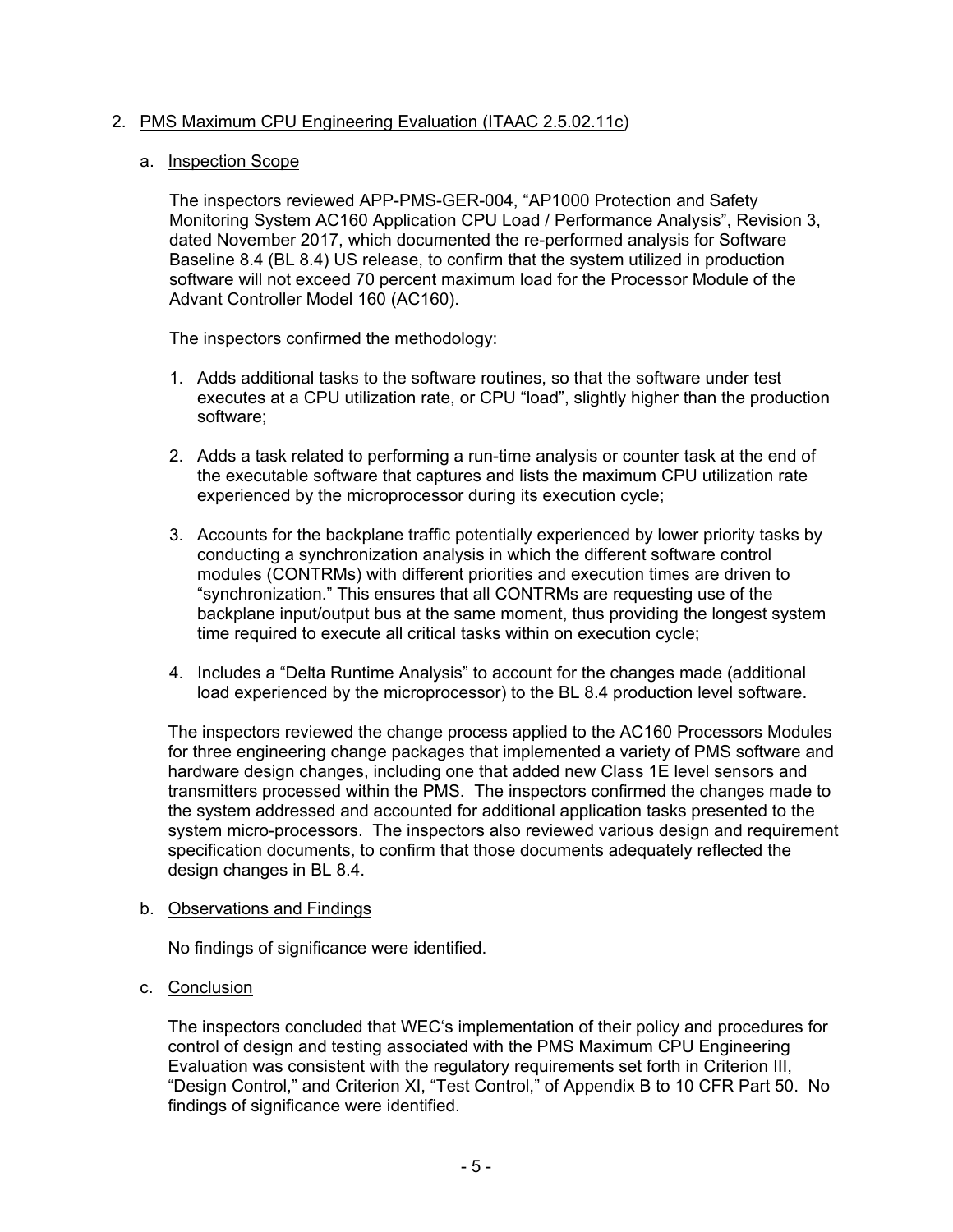## 3. PMS Channel Integration Test (CIT) Results Report Review (ITAAC 2.5.02.11d)

CIT testing is used to isolate the PMS to a single division in order to facilitate performance of reactor trip and Emergency Safeguards Actuation System (ESFAS) features, integrated logic processor component logic, qualified data display and nuclear instrumentation operation, channel accuracy, cabinet indications and status, and plant control system hardware interface functionality testing. The functionality of all intra-cabinet and inter-divisional cabling and communications is also verified.

#### a. Inspection Scope

The inspectors reviewed APP-PMS-T2R-050, "AP1000 Protection and Safety Monitoring System Channel Integration Test Integrated System Validation Test Report," Revision 0, dated November 2017, and APP-PMS-T1P-050, "AP1000 Protection and Safety Monitoring System Fuel Load Regression Test Procedure," Revision 2, to confirm the testing was performed in accordance with the applicable PMS testing procedures.

The inspectors reviewed a sample of the test data sheets APP-PMS-T1D-018,"AP1000 Protection and Safety Monitoring system I/O Channel Accuracy Channel Integration Test Data Sheets," Revision 6, to confirm that the recorded test data was within the expected response range, and where anomalies were documented, appropriate corrective actions were developed to identify and correct the causes, and appropriate evaluation, including retesting, if needed, was performed.

The inspectors reviewed Table A1-1, "CIT Environmental Conditions Log," and confirmed environmental conditions were documented per the requirements of NABU-DS-00092-GEN, "Safety Platform System Design Requirements," Revision 2, on environmental test log and those parameters of temperature and humidity were within the bounds specified for such tests in accordance with those requirements.

The inspectors reviewed the CIT Test Equipment Log Table D-1 and sampled the entries to confirm that the equipment used was adequately evaluated and within calibration prior to installation in the test configuration. The report also included a component log indicating where each test tool was located in the test configuration and duration of use of that item in that location.

## b. Observations and Findings

No findings of significance were identified.

## c. Conclusions

The inspectors concluded that WEC's implementation of their policy and procedures for test control regarding the PMS CIT satisfy the regulatory requirements set forth in Criterion XI, "Test Control," of Appendix B to 10 CFR Part 50. No findings of significance were identified.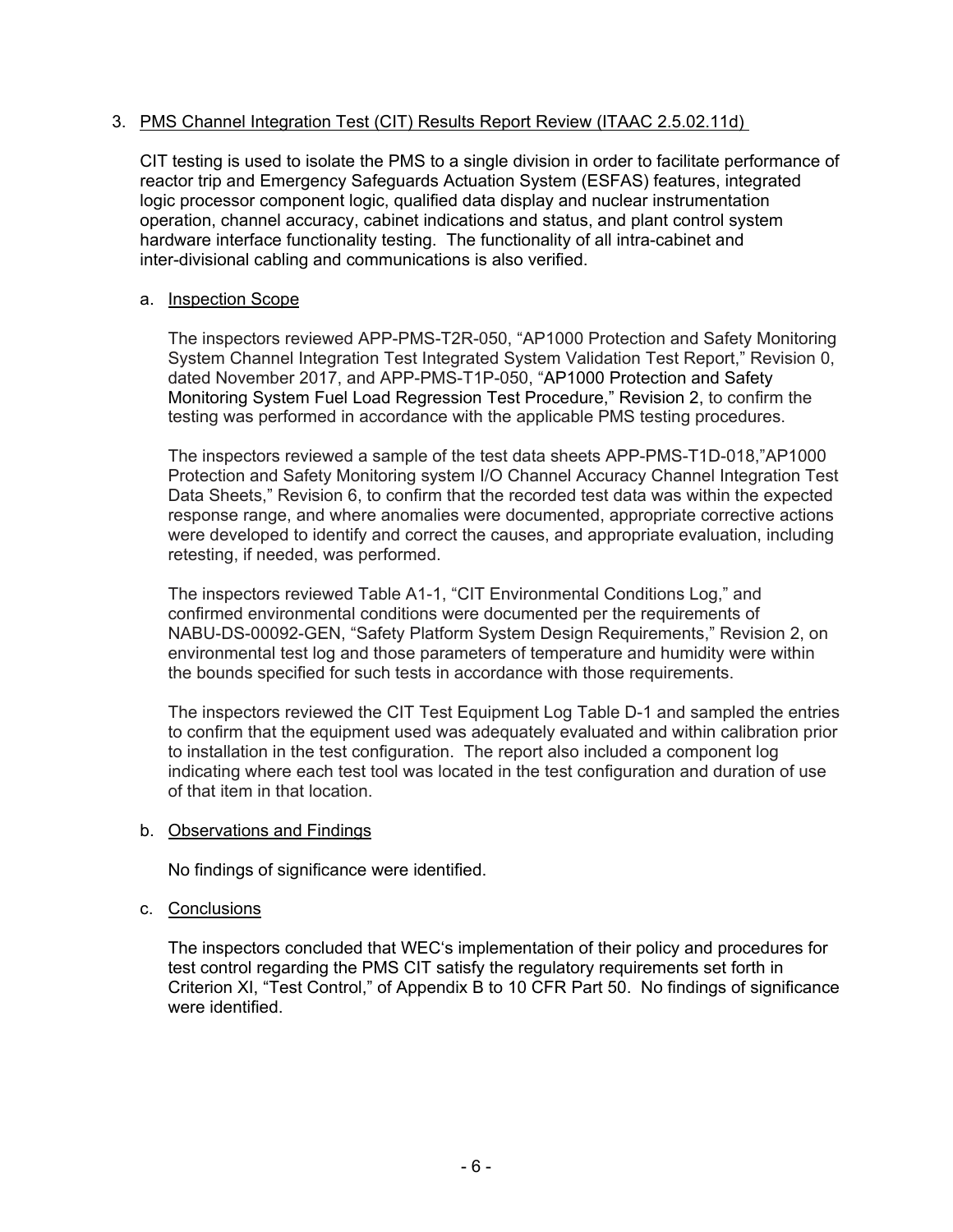#### 4. Inspection Report 99900404/2015209 Unresolved Issue (URI) 99900404/2015-209-01 Follow-up

During the February 6-9, 2017, NRC inspection of the PMS design and implementation, the inspectors reviewed activities related to on-going cybersecurity-related implementation. The results of that inspection were documented in NRC issued Inspection Report Number 99900404/2015-209, issued on May 12, 2017.

Based on that review, the inspectors identified a URI (99900404/2015-209-01) associated with aspects of WEC's implementation of the cybersecurity-related activities concerning the need for inclusion of an individual with knowledge of emergency management on the Cyber Security Team. This issue was further evaluated by the NRC and included a review of contractual documentation.

The NRC evaluation included an analysis of whether a Notice of Nonconformance (NON) can be issued in the 10 CFR § 73.54 context and whether the issuance of a NON would be appropriate for the apparent deficiency observed during the inspection. Specifically, the staff looked for the existence of a contractual basis in the Vogtle purchase orders and subsequent change orders to identify failure to include an individual with strong knowledge in emergency management systems on its Cyber Security Team.

Based on this review, the NRC staff concluded that a NON may be used when a contractor fails to meet contract requirements related to 10 CFR § 73.54, but did not identify a specific requirement failure to include an individual with strong knowledge in emergency management systems on its Cyber Security Team. Therefore the staff determined that a non-conformance is not warranted. This issue is resolved.

## 5. Entrance and Exit Meetings

On December 11, 2017, the inspectors presented the inspection scope during an entrance meeting with Mr. Gary Brassart, Vice-President, Global Instrumentation and Controls, of WEC, and other WEC personnel. On December 15, 2017, the inspectors presented the inspection results during an exit meeting with Mr. Michael Corletti, Director, New Plant Licensing, of WEC and other WEC personnel.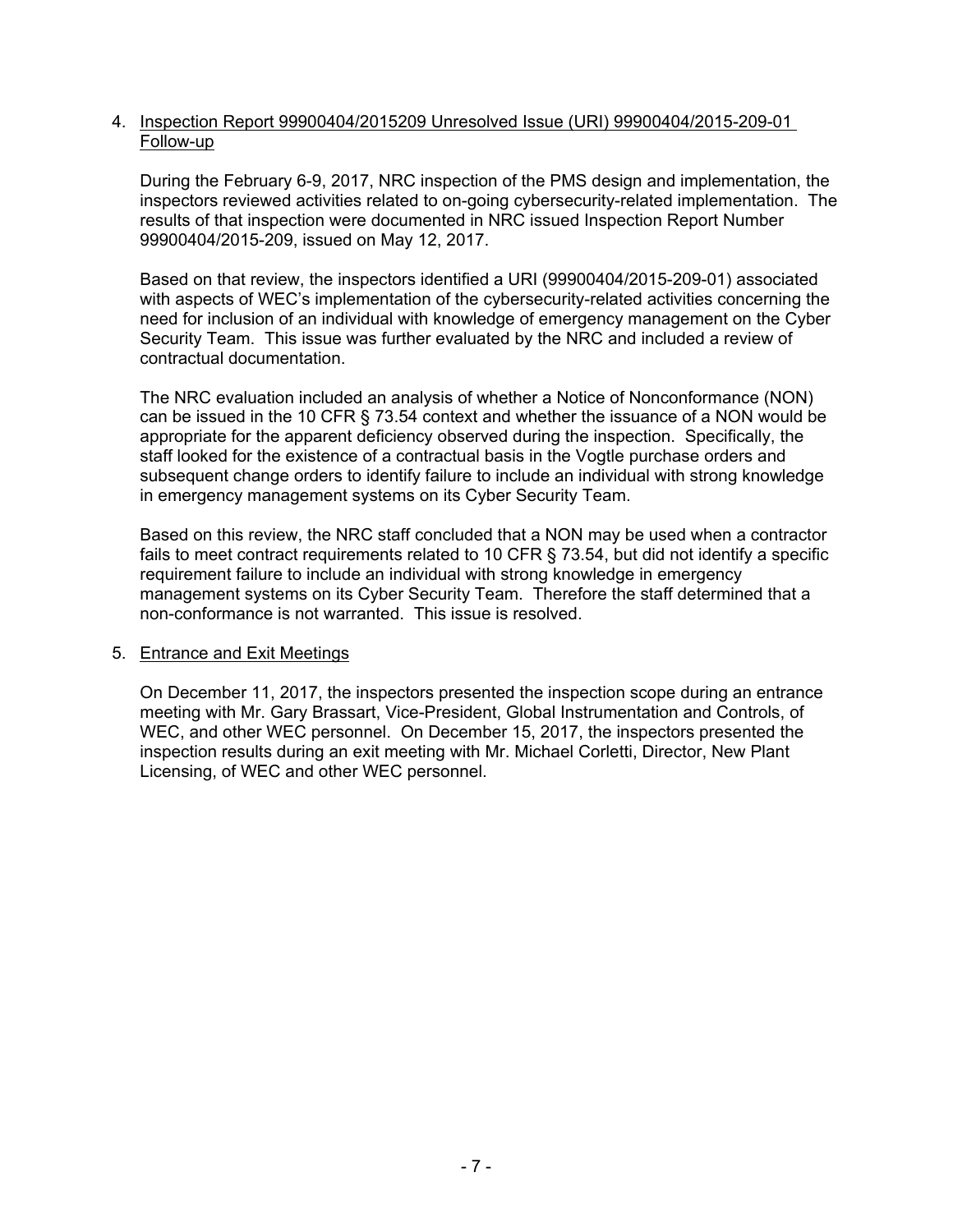# **ATTACHMENT**

# 1. PERSONS CONTACTED AND NRC STAFF INVOLVED:

| <b>Name</b>              | <b>Affiliation</b> | <b>Entrance</b>         | <b>Exit</b>             | Interviewed             |
|--------------------------|--------------------|-------------------------|-------------------------|-------------------------|
| <b>Gary Brassart</b>     | <b>WEC</b>         | X                       |                         |                         |
| Stephen Packard          | <b>WEC</b>         | $\overline{\mathsf{x}}$ | X                       |                         |
| Dale Harmon              | <b>WEC</b>         | $\overline{\mathsf{X}}$ |                         |                         |
| <b>Gregory Glenn</b>     | <b>WEC</b>         | $\overline{\mathsf{x}}$ | X                       | X                       |
| Sarah DiTomasso          | <b>WEC</b>         | $\overline{\mathsf{x}}$ | $\overline{\mathsf{x}}$ | $\overline{\mathsf{x}}$ |
| <b>Bob Hirmanpour</b>    | <b>SNC</b>         | $\overline{\mathsf{x}}$ | $\overline{\mathsf{x}}$ |                         |
| <b>Michael Corletti</b>  | <b>WEC</b>         |                         | $\overline{\mathsf{x}}$ |                         |
| Joseph Reagan            | <b>WEC</b>         | X                       | $\overline{\mathsf{x}}$ | $\pmb{\mathsf{X}}$      |
| <b>Terry Williams</b>    | <b>WEC</b>         | $\overline{\mathsf{x}}$ | $\overline{\mathsf{x}}$ | $\overline{\mathsf{x}}$ |
| Mike Drudy               | <b>WEC</b>         | $\overline{\mathsf{x}}$ | $\overline{\mathsf{x}}$ | $\overline{\mathsf{X}}$ |
| Quang Nguyen             | <b>WEC</b>         | $\overline{\mathsf{x}}$ |                         |                         |
| Mark Mamo                | <b>SNC</b>         | $\overline{\mathsf{x}}$ |                         |                         |
| <b>Kasey Corbin</b>      | <b>WEC</b>         | $\overline{\mathsf{x}}$ | $\pmb{\mathsf{X}}$      | X                       |
| Amanda Pugh              | <b>SNC</b>         | $\overline{\mathsf{x}}$ |                         |                         |
| <b>Terry Tuite</b>       | <b>WEC</b>         | $\overline{\mathsf{x}}$ |                         |                         |
| John Wiessmann           | <b>WEC</b>         | $\overline{\mathsf{x}}$ | $\sf X$                 |                         |
| Pavel Tyrpak             | <b>WEC</b>         | $\overline{\mathsf{x}}$ |                         |                         |
| Dan Mikinac              | <b>SNC</b>         | $\overline{\mathsf{x}}$ | X                       |                         |
| Duong Nguyen             | <b>SNC</b>         | $\overline{\mathsf{x}}$ | $\overline{\mathsf{X}}$ |                         |
| Dave Malarik             | <b>WEC</b>         | $\overline{\mathsf{x}}$ | $\overline{\mathsf{x}}$ |                         |
| <b>Brian Domitrovich</b> | <b>WEC</b>         | $\overline{\mathsf{x}}$ | $\overline{\mathsf{X}}$ | X                       |
| <b>Eric Pitschke</b>     | <b>WEC</b>         | $\overline{\mathsf{x}}$ | $\overline{\mathsf{x}}$ |                         |
| Steve Radomski           | <b>WEC</b>         | $\overline{\mathsf{x}}$ |                         |                         |
| Ron Wessel               | <b>WEC</b>         |                         |                         | X                       |
| Martin Washington        | <b>SNC</b>         |                         | X                       | X                       |
| Aleksey Popalehov        | <b>WEC</b>         |                         | X                       | $\overline{\mathsf{x}}$ |
| Mark Humphrey            | <b>SNC</b>         |                         | $\overline{\mathsf{X}}$ | $\overline{\mathsf{x}}$ |
| <b>Brad LeDonne</b>      | <b>WEC</b>         |                         | $\overline{\mathsf{x}}$ | $\overline{\mathsf{x}}$ |
| Cherie Paugh             | <b>WEC</b>         |                         |                         | $\overline{\mathsf{x}}$ |
| Jonathan Durfee          | <b>WEC</b>         |                         |                         | $\overline{\mathsf{x}}$ |
| Murat Uzman              | <b>WEC</b>         |                         |                         | $\overline{\mathsf{x}}$ |
| Vasilii Savtchouk        | <b>WEC</b>         |                         |                         | $\overline{\mathsf{x}}$ |
| Jason Zielinski          | <b>WEC</b>         |                         |                         | $\overline{X}$          |
| Darin Orendi             | <b>WEC</b>         |                         |                         | X                       |
| Cynthia Taylor           | <b>NRC</b>         | X                       | X                       |                         |
| Carl Jones               | <b>NRC</b>         | $\overline{\mathsf{x}}$ | $\overline{\mathsf{x}}$ |                         |
| Ken Mott                 | <b>NRC</b>         | X                       |                         |                         |
| Joseph Ashcraft          | <b>NRC</b>         | $\overline{\mathsf{x}}$ | X                       |                         |
| <b>Greg Galletti</b>     | <b>NRC</b>         | $\overline{\mathsf{x}}$ | $\overline{\mathsf{x}}$ |                         |
| Lisa Castelli            | <b>NRC</b>         | $\overline{\mathsf{x}}$ | $\overline{\mathsf{X}}$ |                         |
| William Roggenbrodt      | <b>NRC</b>         | $\overline{\mathsf{x}}$ | $\overline{\mathsf{x}}$ |                         |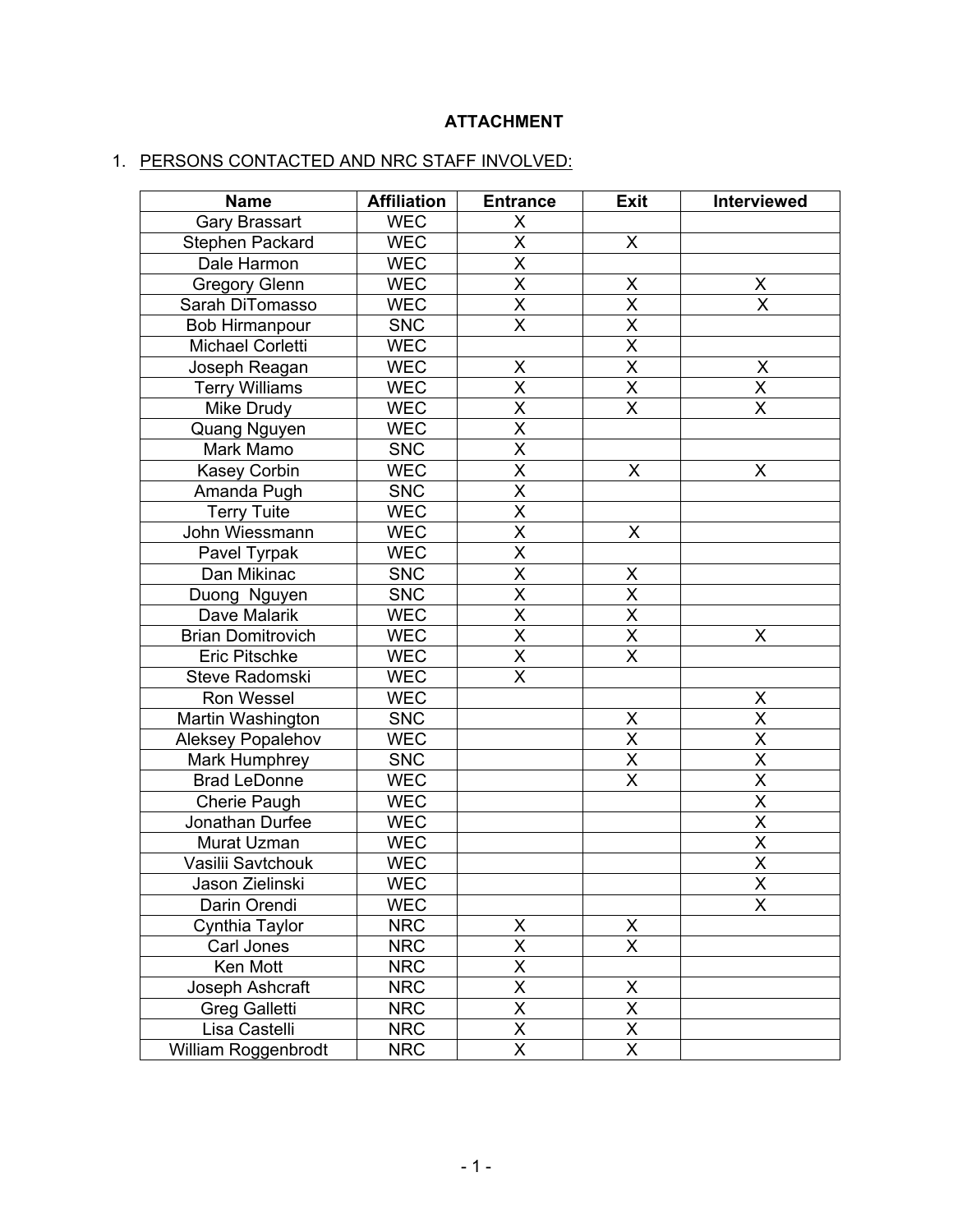## 2. INSPECTION PROCEDURES USED:

IP 43002, "Routine Inspections of Nuclear Vendors," dated July 15, 2013

IP 60001.22, "Inspection of Digital Instrumentation and Control (DI&C) System/Software Design Acceptance Criteria (DAC)-Related ITAAC," dated December 19, 2011

## 3. LIST OF ITEMS OPENED, CLOSED, AND DISCUSSED:

| Item Number          | Status | vpe ⊺ | <b>Description</b> | <b>Applicable ITAAC</b> |
|----------------------|--------|-------|--------------------|-------------------------|
| 99900404/2015-209-01 | Closed | JRI   | ⊇vber              | NΑ                      |

## 4. INSPECTIONS, TESTS, ANALYSES, AND ACCEPTANCE CRITERIA:

The U.S. NRC inspectors identified the following ITAAC related to components being designed, manufactured, and tested at WEC. For the ITAAC listed below, the inspectors reviewed WEC's QA controls in the areas of design control, test control, inspection, nonconforming materials parts and components, and corrective actions. The ITAAC design commitments referenced below are for future use by the NRC staff during the ITAAC closure process; the listing of these ITAAC design commitments does not constitute that they have been met and/or closed.

This section of the inspection report focuses on the vendor's implementation of aspects of their QA program for the activities affecting quality associated with the design and testing of the aspects of the AP1000 PMS. This included a review of completed Generic AP1000 Baseline (BL) 8.4 PMS software and hardware design and testing documentation and review of setpoint calculation notes. These activities are associated with ITAAC 2.5.02.11 (Index No. 550) and 2.5.02.10 (Index No. 549), respectively. The goal of these inspection activities is to examine the governing documents and samples of engineering activities that demonstrate the implementation of the design commitments and design attributes as stated in the ITAAC design commitments.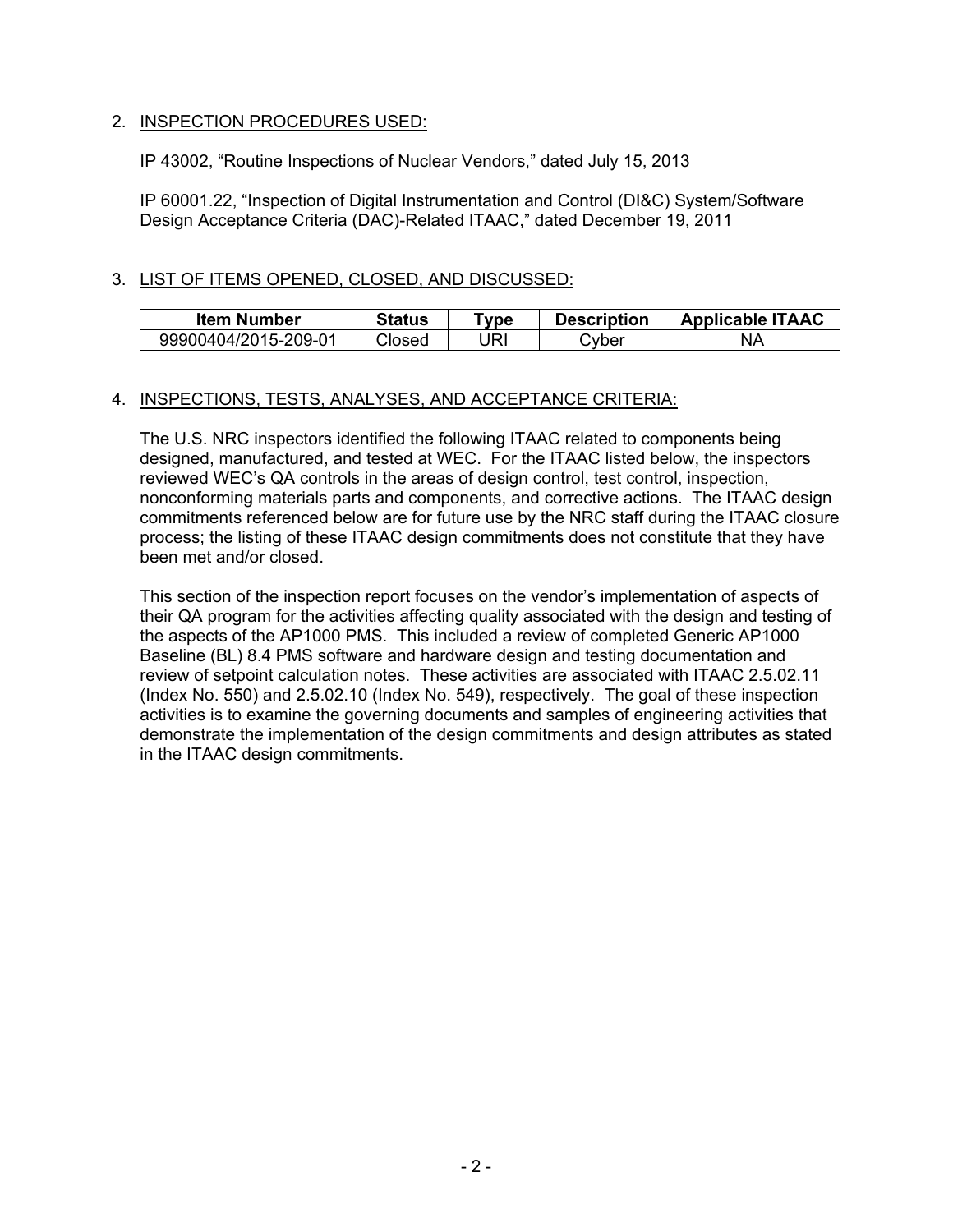| <b>ITAAC</b><br><b>Index</b> | <b>ITAAC</b><br><b>Section</b> | <b>Design Commitment</b>                                                                                                                                                                                                                                                                                                                                                                                                                                      | Inspections,                                                                                                                                                 | <b>Acceptance Criteria</b>                                                                                                                                                                                                                                                                                                                                                                                                                                                                                                                                                                                                |
|------------------------------|--------------------------------|---------------------------------------------------------------------------------------------------------------------------------------------------------------------------------------------------------------------------------------------------------------------------------------------------------------------------------------------------------------------------------------------------------------------------------------------------------------|--------------------------------------------------------------------------------------------------------------------------------------------------------------|---------------------------------------------------------------------------------------------------------------------------------------------------------------------------------------------------------------------------------------------------------------------------------------------------------------------------------------------------------------------------------------------------------------------------------------------------------------------------------------------------------------------------------------------------------------------------------------------------------------------------|
| No.                          | No.                            |                                                                                                                                                                                                                                                                                                                                                                                                                                                               | <b>Tests, Analyses</b>                                                                                                                                       |                                                                                                                                                                                                                                                                                                                                                                                                                                                                                                                                                                                                                           |
| 549                          | 2.5.02.10                      | 10. Setpoints are<br>determined using a<br>methodology which<br>accounts for loop<br>inaccuracies, response<br>testing, and maintenance<br>or replacement of<br>instrumentation.                                                                                                                                                                                                                                                                              | Inspection will be<br>performed for a<br>document that<br>describes the<br>methodology and<br>input parameters<br>used to determine<br>the PMS<br>setpoints. | A report exists and concludes<br>that the PMS setpoints are<br>determined using a<br>methodology which accounts<br>for loop inaccuracies,<br>response testing, and<br>maintenance or replacement<br>of instrumentation.                                                                                                                                                                                                                                                                                                                                                                                                   |
| 550                          | 2.5.02.11                      | 11. The PMS hardware<br>and software is<br>developed using a<br>planned design process<br>which provides for<br>specific design<br>documentation and<br>reviews during the<br>following life cycle<br>stages:<br>a) Not used<br>b) System definition<br>phase<br>c) Hardware and<br>software development<br>phase, consisting of<br>hardware and software<br>design and<br>implementation<br>d) System integration<br>and test phase<br>e) Installation phase | Inspection will be<br>performed of<br>the process used<br>to design the<br>hardware and<br>software.                                                         | A report exists and concludes<br>that the process defines the<br>organizational responsibilities,<br>activities, and configuration<br>management controls for the<br>following:<br>a. Not used.<br>b. Specification of functional<br>requirements.<br>c. Documentation and review<br>of hardware and software.<br>d. Performance of system<br>tests and the documentation<br>of system test results,<br>including a response time<br>test performed under<br>maximum CPU loading to<br>demonstrate that the PMS<br>can fulfill its response time<br>criteria.<br>e. Performance of installation<br>tests and inspections. |

# 5. DOCUMENTS REVIEWED:

**Setpoint Calculation Notebook Evaluation** 

APP-PMS-JEP-001, (WCAP-16361-P), "Westinghouse Setpoint Methodology for Protection Systems-AP1000," Revision 1, dated February 2011

APP-PMS-M3C-100, "Pressurizer Pressure RTS/ESAS Setpoints, and EOP Uncertainty calculations for AP1000 Plant," Revision 1, dated March 28, 2017

APP-RCS-M3C-101, "RCS Instrumentation and Packaged Mechanical System Interface Requirements,'" Revision 11, dated September 2016

SV0-JE52-J0M-002, "Vogtle AP1000 Class 1E Pressure and Differential Pressure Transmitters Suppliers B - Technical Manual," Revision 1, dated September 19, 2016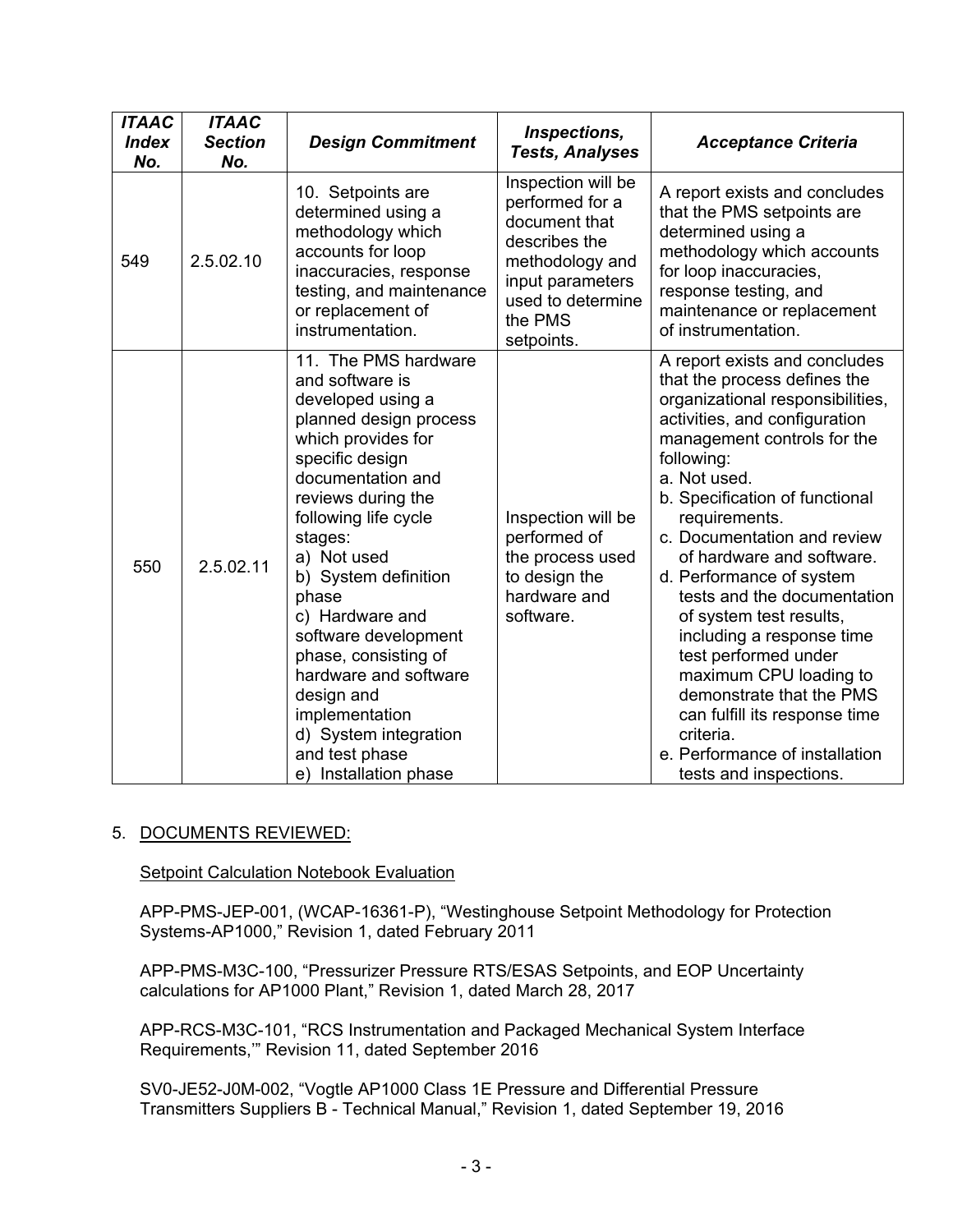APP-JE52-Z0R-001, "AP1000 Class 1E Pressure and Differential Pressure Transmitters Data Sheet Report," Revision 3, dated June 29, 2015

APP-PMS-J4-020, "AP1000 System Design Specification for the Protection and Safety Monitoring System," Revision 13, dated August 2016

APP-PMS-VPR-001, "Environmental Test Report for the AP1000 Protection and Safety Monitoring System and Nuclear Instrumentation System Auxiliary Panels," Revision 0, dated November 2012

APP-GW-VP-030, "AP1000® Environmental Conditions," Revision 6, dated October 2016

APP-GW-M3C-022, "AP1000 Reactor Trip and Engineered Safety Feature Instrumentation," Revision 1, dated October 2016

APP-PMS-M3C-135, "Insulation Resistance Degradation Uncertainties for the Domestic AP1000 Plants," Revision 0, dated November 2016

APP-PMS-M3C-101, "Main Steam Line Pressure ESFAS Setpoint and EOP Uncertainty Calculations for the AP1000 Plant," Revision 2, dated April 17, 2017

APP-SGS-M3C-101, "SGS Instrumentation and Packaged Mechanical System Interface Requirements," Revision 9, dated March 2016

APP-PMS-M3C-103, "Reactor Coolant Pump Speed Reactor Trip Setpoint Calculations for the AP1000 Plant," Revision 1, dated April 25, 2017

APP-JE62-Z0D-101, "AP1000 Specification Data Sheet for Reactor Coolant Pump Speed Sensor," Revision 0, dated October 12, 2010

APP-SSAR-GSC-135, "Advanced First Core LOFTRAN Base Deck," Revision 1, dated December 16, 2014

APP-JY62-VNM-101, "Instruction Manual for the 46C1-01 and 46C1-02 AP1000 Reactor Coolant Pump Speed Sensor Preamplifier Assemblies," Revision 0, dated June 27, 2014

APP-JE62-Z0-001, "JE62/JE40 RCP Speed/ Phase Reference Sensor," Revision 4, dated September 8, 2016

APP-JY62-Z0-002, "Class 1E RCP Speed Sensor Preamplifier Specification," Revision 4, dated January 14, 2014

APP-PMS-M3C-104, "Spent Fuel Pool Level PMS Uncertainty Calculations for the AP1000 Plants," Revision 2, dated April 3, 2017

APP-SFS-M3C-101, "SFS Instrumentation and Packaged Mechanical System Interface Requirements," Revision 13, dated August 4, 2016

APP-SFS-M3-001, "AP1000® Spent Fuel Pool Cooling System – System Specification Document," Revision 10, dated September 27, 2016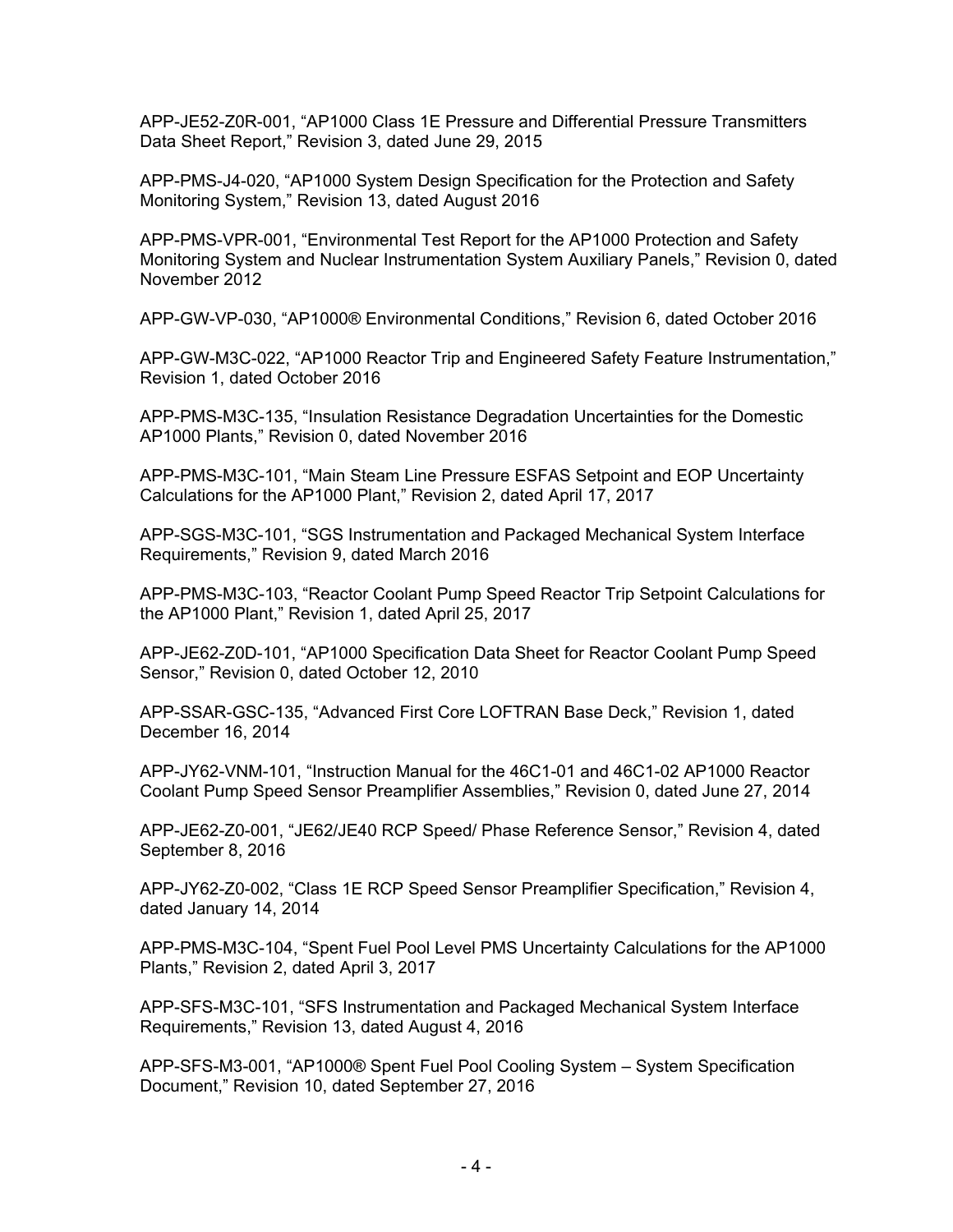APP-SFS-M3-001, "AP1000® Spent Fuel Pool Cooling System – System," Revision 10

APP-SFS-M3C-012, "AP1000 Spent Fuel Pool Heatup, Boiloff, and Emergency Makeup on," Revision 6

APP-RXS-M8-020, "AP1000 NSSS / Core Design Interface Document," Revision 3

APP-JE04-ZOR-001, "AP1000 Non-Class IE Orifice-Type and Venturi-Type Flow Elements Data Sheet Report," Revision 0, dated May 15, 2014

APP-ISIP-T1P-422, "AP1000 CIM/AOI Function Integration Test Procedure," Revision 0, dated November 2015

APP-ISIP-T2R-422, "AP1000 Function Integration Test Report," Revision 0, dated March 2016

Drawing APP-PMS-J0-002, AP1000 PMS Architecture Division A," Revision 7, dated October 21, 2015

RITS 49832, "Discrepancy between Division B and D PMS Logic (valve SGS-V040A)," dated December 20, 2015

RITS 45447, "HSL Data Stream Quality," dated May 21, 2015, closed

CAPAL 100301483, "Non-MOV-Configured CIM Response to Opening CIN3, CIN4 Inputs," dated May 19, 2015

CPU Maximum Load

APP-PMS-GER-004, "AP1000 Protection and Safety Monitoring System AC160 Application CPU Load/Performance Analysis," Revision 1, dated January 8, 2016

APP-J1-001, "AP1000 PMS Functional Requirements, Revision 09, dated September 2014

APP-PMS-J3-388, "AP1000 Detailed Functional Diagram Auxiliary Building Flood-up Level," Revision 00, dated September 2014

APP-PMS-J4-020, "AP1000 System Design Specification for the Protection and Safety Monitoring System," Revision 09, dated October 2014

APP-PMS-J4-102, "AP1000 Protection and Safety Monitoring System Software Requirements Specification," Revision 13, dated January 2015

APP-PMS-GHY-001, "AP1000 Protection and Safety Monitoring System Software Design Description," Revision 12

APP-PMS-J4V-001, "Safety Display Functional Specification," Revision 08, dated September 2014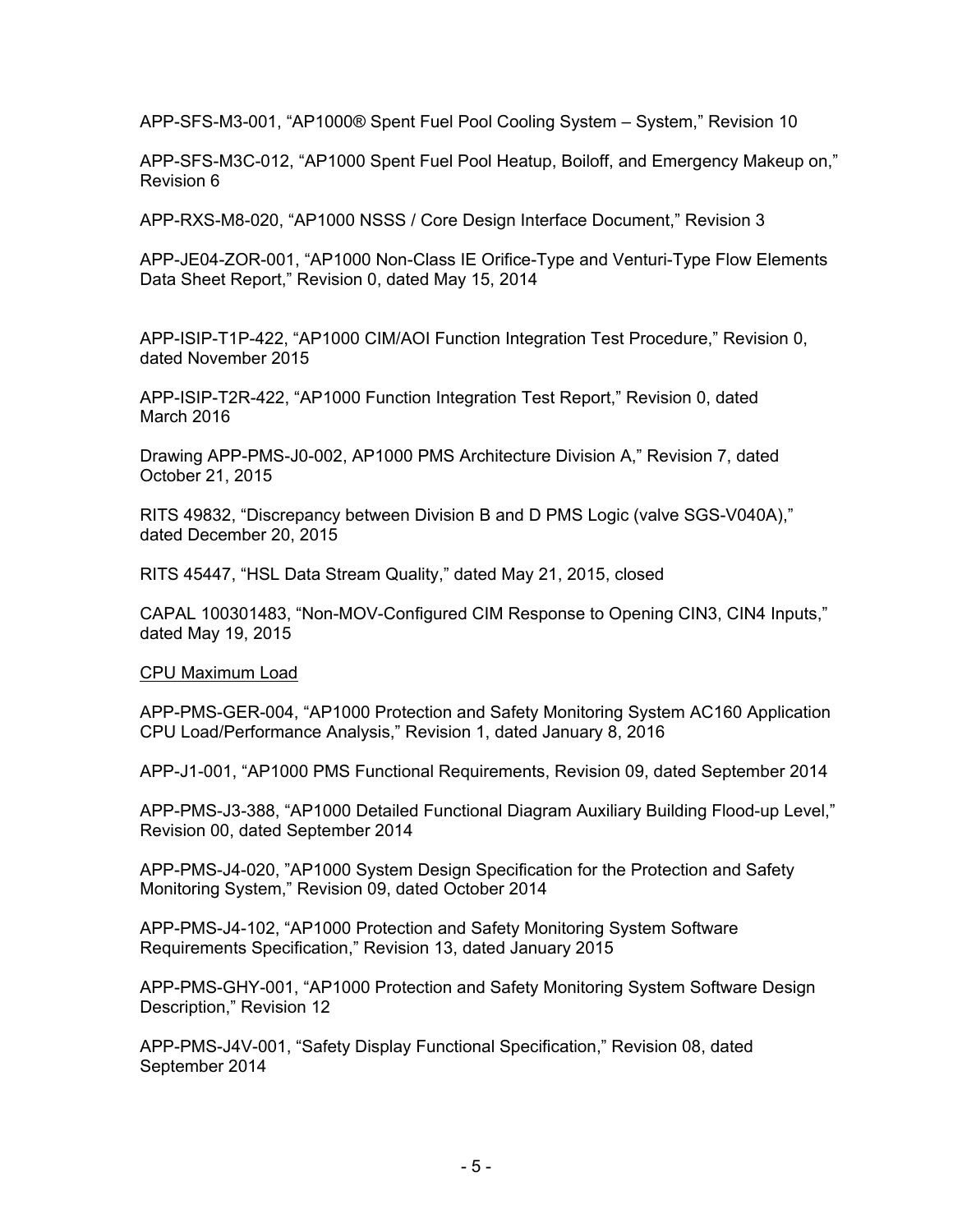WNA-RL-05234-WAPP, "AP1000 PMS Software Configuration Management Release Report (for Baseline 8.2)," Revision 00, dated June 2015

WNA-AR-00438-GEN, AC160, "Load and Performance Analysis," Revision 1, dated June 1, 2014

Engineering and Design Change Report, EDCR-162

Engineering and Design Change Report EDCR-181

RITS 62648 dated December 15, 2017

#### CIT Testing

APP-PMS-T2R-050, "AP1000 Protection and Safety Monitoring System Channel Integration Test Integrated System Validation Test Report," Revision 0, dated November 2017

APP-PMS-T1P-050, "AP1000 Protection and Safety Monitoring System Fuel Load Regression Test Procedure," Revision 2

APP-PMS-T1D-018,"AP1000 Protection and Safety Monitoring system I/O Channel Accuracy Channel Integration Test Data Sheets," Revision 6

NABU-DS-00092-GEN, "Safety Platform System Design Requirements," Revision 2, dated September 2007.

RITS58466 dated June 19, 2017

RITS58378 dated June 12, 2017

RITS58377 dated June 13, 2017

#### URI 99900404/2015-209-01

APP-GW-Y0-004, "AP1000 Cyber Security Team," Revision 1, dated June 2016

Vogtle AP1000 Nuclear Units 3&4 Change Order #1 Cyber Security, dated December 31, 2015

Virgil C. Summer AP1000 Nuclear Unit(s Change Order #14 Cyber Security Phase 1, dated February 28, 2012

Virgil C. Summer AP1000 Nuclear Units 2 & 3 Change Order #29 Cyber Security, dated August 24, 2016

Engineering, Procurement and Construction Agreement between South Carolina Electric & Gas Company, For Itself and as Agent for The South Carolina Public Service Authority, as Owner and a Consortium Consisting of Westinghouse Electric Company LLC and Stone & Webster, Inc., as Contractor for AP1000 Nuclear Power Plants, dated May 23, 2008